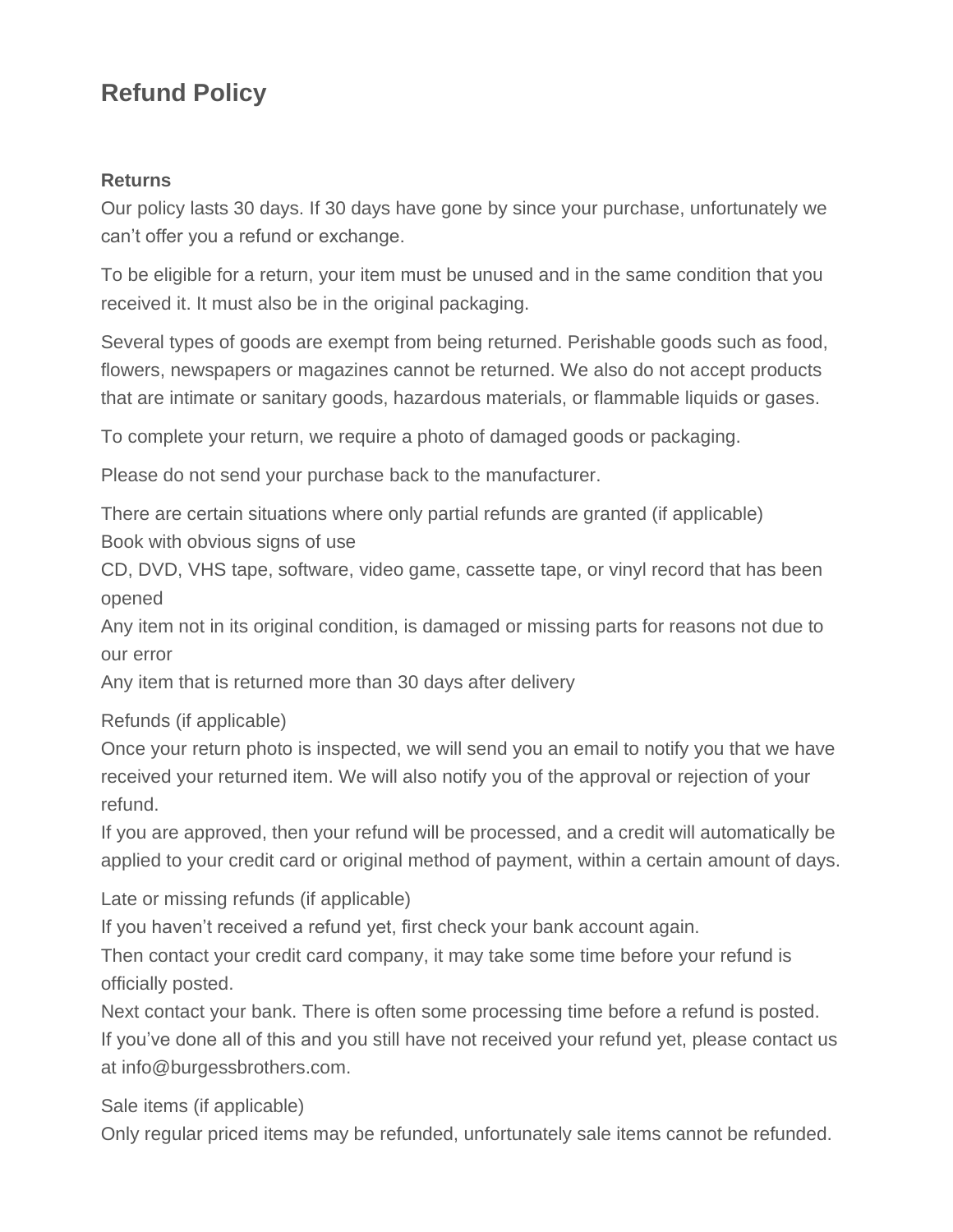# Exchanges (if applicable)

We only replace items if they are defective or damaged. If you need to exchange it for the same item, send us an email at info@burgessbrothers.com and send your item to: 2114 Sutterville Road Sacramento California US 95822.

## Gifts

If the item was marked as a gift when purchased and shipped directly to you, you'll receive a gift credit for the value of your return. Once the returned item is received, a gift certificate will be mailed to you.

If the item wasn't marked as a gift when purchased, or the gift giver had the order shipped to themselves to give to you later, we will send a refund to the gift giver and he will find out about your return.

#### Shipping

To return your product, you should mail your product to: 2114 Sutterville Road Sacramento California US 95822

You will be responsible for paying for your own shipping costs for returning your item. Shipping costs are non-refundable. If you receive a refund, the cost of return shipping will be deducted from your refund.

Depending on where you live, the time it may take for your exchanged product to reach you, may vary.

# **TERMS OF SERVICE**

-----

# **OVERVIEW**

This website is operated by BurgessBrothersBBQ. Throughout the site, the terms "we", "us" and "our" refer to BurgessBrothersBBQ. BurgessBrothersBBQ offers this website, including all information, tools and services available from this site to you, the user, conditioned upon your acceptance of all terms, conditions, policies and notices stated here.

By visiting our site and/ or purchasing something from us, you engage in our "Service" and agree to be bound by the following terms and conditions ("Terms of Service", "Terms"), including those additional terms and conditions and policies referenced herein and/or available by hyperlink. These Terms of Service apply to all users of the site, including without limitation users who are browsers, vendors, customers, merchants, and/ or contributors of content.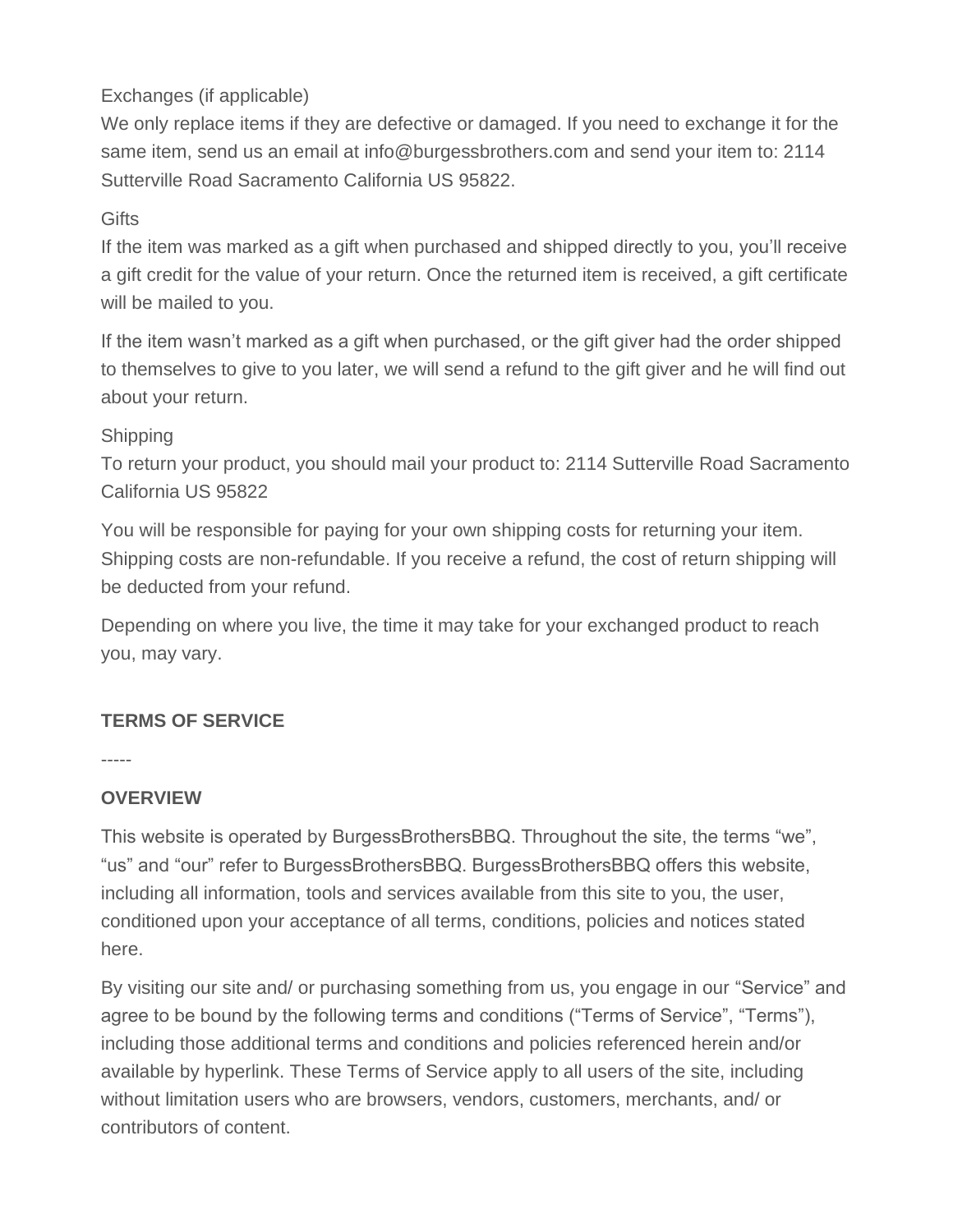Please read these Terms of Service carefully before accessing or using our website. By accessing or using any part of the site, you agree to be bound by these Terms of Service. If you do not agree to all the terms and conditions of this agreement, then you may not access the website or use any services. If these Terms of Service are considered an offer, acceptance is expressly limited to these Terms of Service.

Any new features or tools which are added to the current store shall also be subject to the Terms of Service. You can review the most current version of the Terms of Service at any time on this page. We reserve the right to update, change or replace any part of these Terms of Service by posting updates and/or changes to our website. It is your responsibility to check this page periodically for changes. Your continued use of or access to the website following the posting of any changes constitutes acceptance of those changes.

Our store is hosted on Shopify Inc. They provide us with the online e-commerce platform that allows us to sell our products and services to you.

#### SECTION 1 - ONLINE STORE TERMS

By agreeing to these Terms of Service, you represent that you are at least the age of majority in your state or province of residence, or that you are the age of majority in your state or province of residence and you have given us your consent to allow any of your minor dependents to use this site.

You may not use our products for any illegal or unauthorized purpose nor may you, in the use of the Service, violate any laws in your jurisdiction (including but not limited to copyright laws).

You must not transmit any worms or viruses or any code of a destructive nature. A breach or violation of any of the Terms will result in an immediate termination of your Services.

# SECTION 2 - GENERAL CONDITIONS

We reserve the right to refuse service to anyone for any reason at any time. You understand that your content (not including credit card information), may be transferred unencrypted and involve (a) transmissions over various networks; and (b) changes to conform and adapt to technical requirements of connecting networks or devices. Credit card information is always encrypted during transfer over networks. You agree not to reproduce, duplicate, copy, sell, resell or exploit any portion of the Service, use of the Service, or access to the Service or any contact on the website through which the service is provided, without express written permission by us.

The headings used in this agreement are included for convenience only and will not limit or otherwise affect these Terms.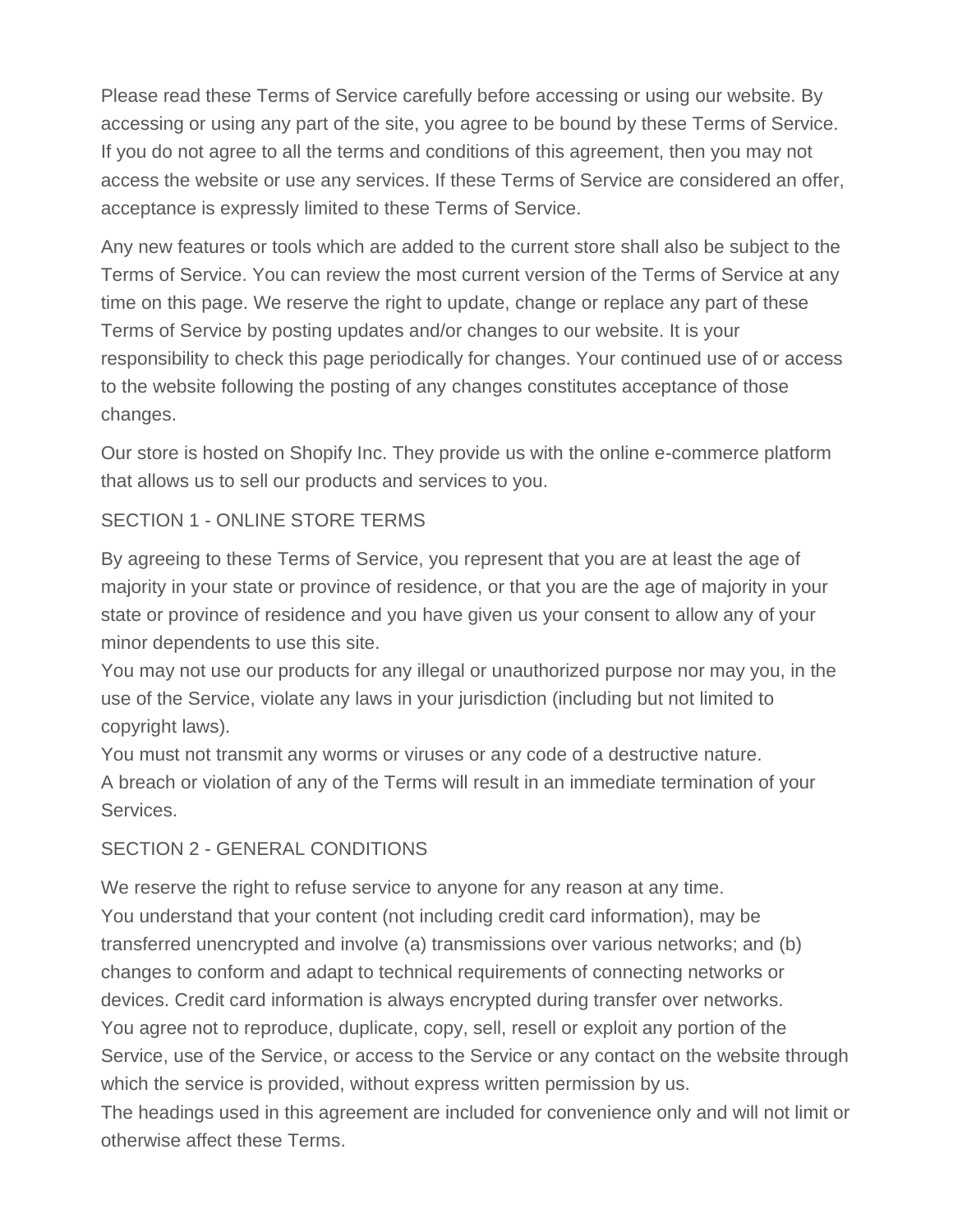# SECTION 3 - ACCURACY, COMPLETENESS AND TIMELINESS OF INFORMATION

We are not responsible if information made available on this site is not accurate, complete or current. The material on this site is provided for general information only and should not be relied upon or used as the sole basis for making decisions without consulting primary, more accurate, more complete or more timely sources of information. Any reliance on the material on this site is at your own risk.

This site may contain certain historical information. Historical information, necessarily, is not current and is provided for your reference only. We reserve the right to modify the contents of this site at any time, but we have no obligation to update any information on our site. You agree that it is your responsibility to monitor changes to our site.

#### SECTION 4 - MODIFICATIONS TO THE SERVICE AND PRICES

Prices for our products are subject to change without notice.

We reserve the right at any time to modify or discontinue the Service (or any part or content thereof) without notice at any time.

We shall not be liable to you or to any third-party for any modification, price change, suspension or discontinuance of the Service.

SECTION 5 - PRODUCTS OR SERVICES (if applicable)

Certain products or services may be available exclusively online through the website. These products or services may have limited quantities and are subject to return or exchange only according to our Return Policy.

We have made every effort to display as accurately as possible the colors and images of our products that appear at the store. We cannot guarantee that your computer monitor's display of any color will be accurate.

We reserve the right, but are not obligated, to limit the sales of our products or Services to any person, geographic region or jurisdiction. We may exercise this right on a case-bycase basis. We reserve the right to limit the quantities of any products or services that we offer. All descriptions of products or product pricing are subject to change at anytime without notice, at the sole discretion of us. We reserve the right to discontinue any product at any time. Any offer for any product or service made on this site is void where prohibited. We do not warrant that the quality of any products, services, information, or other material purchased or obtained by you will meet your expectations, or that any errors in the Service will be corrected.

# SECTION 6 - ACCURACY OF BILLING AND ACCOUNT INFORMATION

We reserve the right to refuse any order you place with us. We may, in our sole discretion, limit or cancel quantities purchased per person, per household or per order. These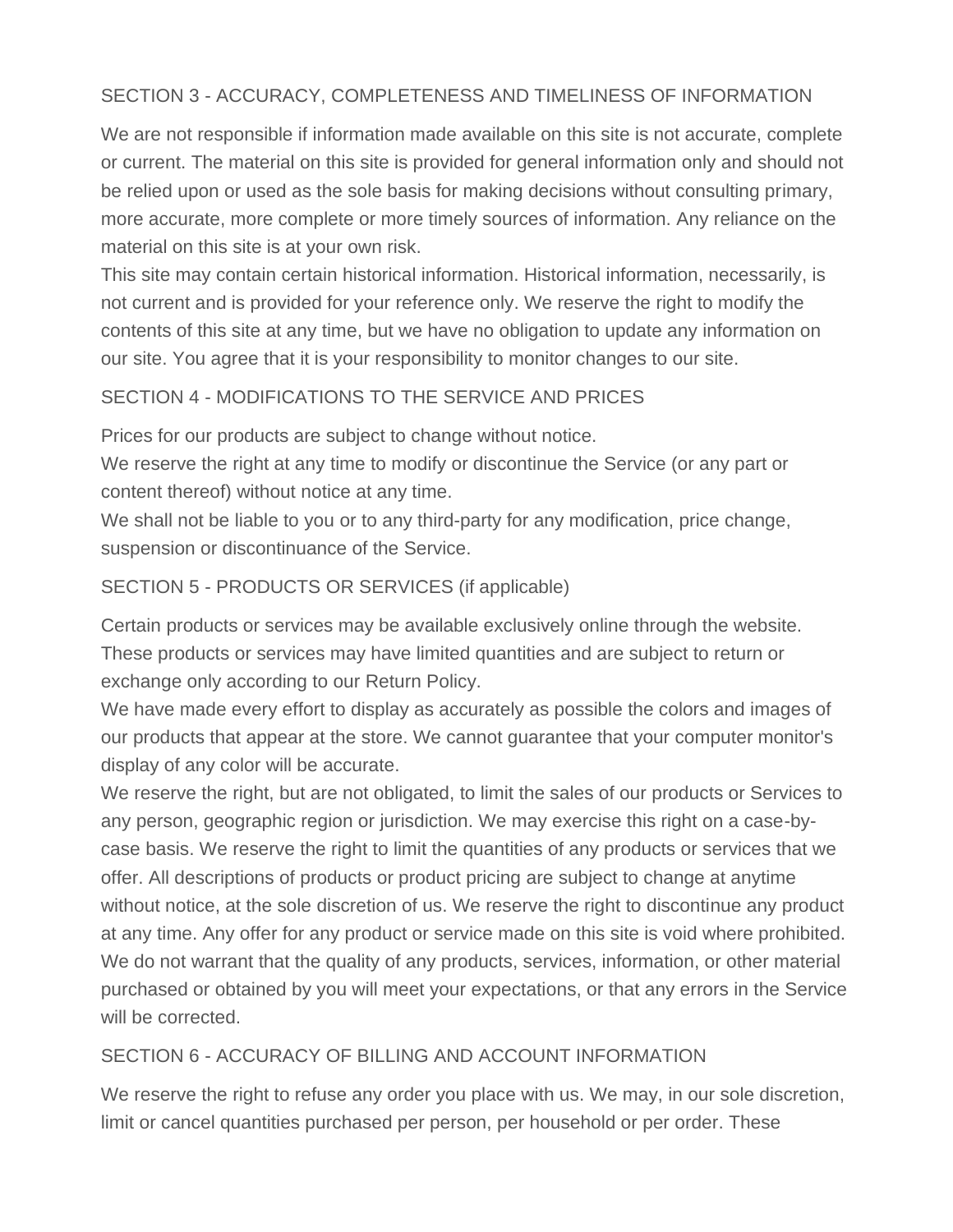restrictions may include orders placed by or under the same customer account, the same credit card, and/or orders that use the same billing and/or shipping address. In the event that we make a change to or cancel an order, we may attempt to notify you by contacting the e-mail and/or billing address/phone number provided at the time the order was made. We reserve the right to limit or prohibit orders that, in our sole judgment, appear to be placed by dealers, resellers or distributors.

You agree to provide current, complete and accurate purchase and account information for all purchases made at our store. You agree to promptly update your account and other information, including your email address and credit card numbers and expiration dates, so that we can complete your transactions and contact you as needed.

For more detail, please review our Returns Policy.

#### SECTION 7 - OPTIONAL TOOLS

We may provide you with access to third-party tools over which we neither monitor nor have any control nor input.

You acknowledge and agree that we provide access to such tools "as is" and "as available" without any warranties, representations or conditions of any kind and without any endorsement. We shall have no liability whatsoever arising from or relating to your use of optional third-party tools.

Any use by you of optional tools offered through the site is entirely at your own risk and discretion and you should ensure that you are familiar with and approve of the terms on which tools are provided by the relevant third-party provider(s).

We may also, in the future, offer new services and/or features through the website (including, the release of new tools and resources). Such new features and/or services shall also be subject to these Terms of Service.

#### SECTION 8 - THIRD-PARTY LINKS

Certain content, products and services available via our Service may include materials from third-parties.

Third-party links on this site may direct you to third-party websites that are not affiliated with us. We are not responsible for examining or evaluating the content or accuracy and we do not warrant and will not have any liability or responsibility for any third-party materials or websites, or for any other materials, products, or services of third-parties. We are not liable for any harm or damages related to the purchase or use of goods, services, resources, content, or any other transactions made in connection with any thirdparty websites. Please review carefully the third-party's policies and practices and make sure you understand them before you engage in any transaction. Complaints, claims, concerns, or questions regarding third-party products should be directed to the third-party.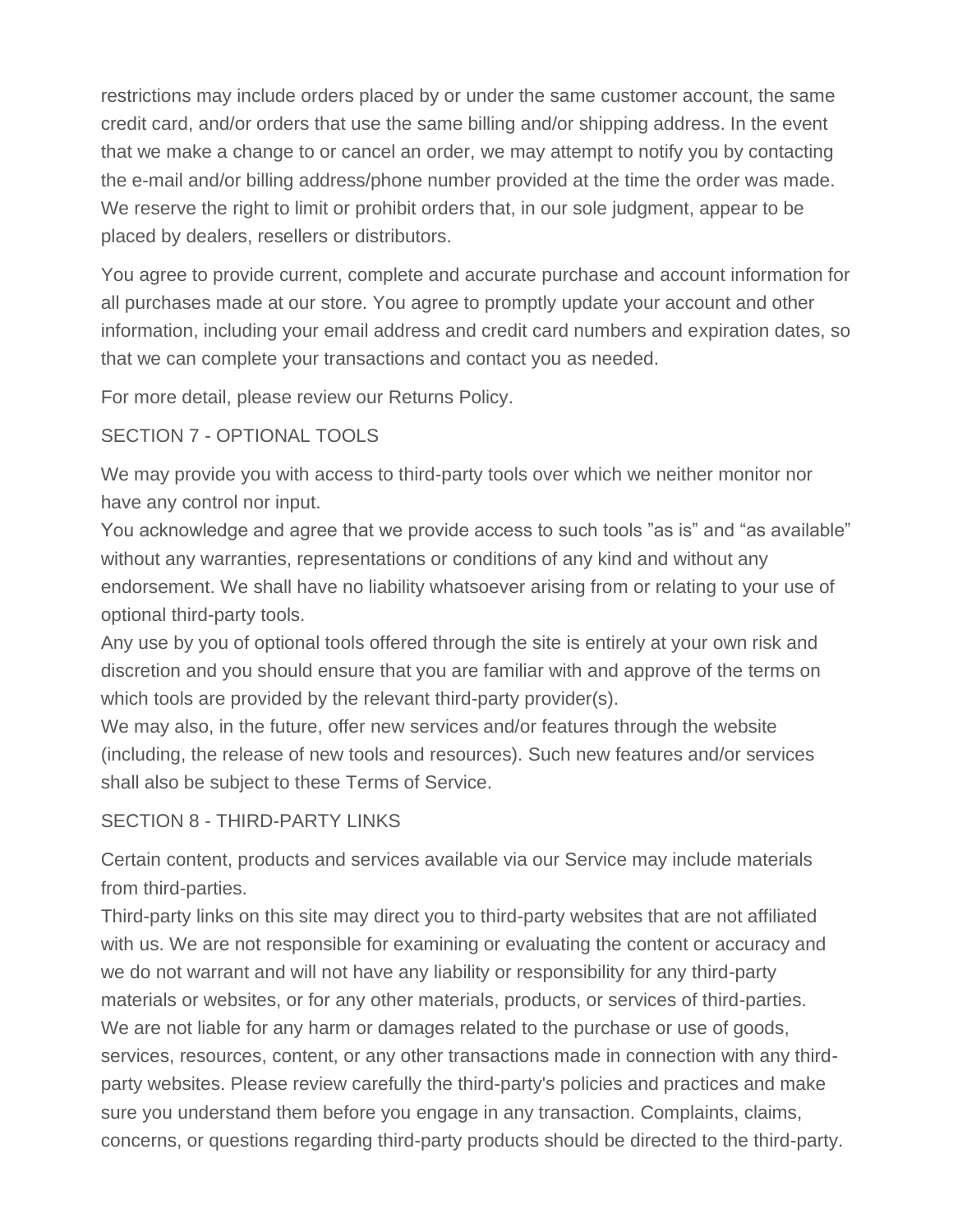#### SECTION 9 - USER COMMENTS, FEEDBACK AND OTHER SUBMISSIONS

If, at our request, you send certain specific submissions (for example contest entries) or without a request from us you send creative ideas, suggestions, proposals, plans, or other materials, whether online, by email, by postal mail, or otherwise (collectively, 'comments'), you agree that we may, at any time, without restriction, edit, copy, publish, distribute, translate and otherwise use in any medium any comments that you forward to us. We are and shall be under no obligation (1) to maintain any comments in confidence; (2) to pay compensation for any comments; or (3) to respond to any comments.

We may, but have no obligation to, monitor, edit or remove content that we determine in our sole discretion are unlawful, offensive, threatening, libelous, defamatory, pornographic, obscene or otherwise objectionable or violates any party's intellectual property or these Terms of Service.

You agree that your comments will not violate any right of any third-party, including copyright, trademark, privacy, personality or other personal or proprietary right. You further agree that your comments will not contain libelous or otherwise unlawful, abusive or obscene material, or contain any computer virus or other malware that could in any way affect the operation of the Service or any related website. You may not use a false e-mail address, pretend to be someone other than yourself, or otherwise mislead us or thirdparties as to the origin of any comments. You are solely responsible for any comments you make and their accuracy. We take no responsibility and assume no liability for any comments posted by you or any third-party.

#### SECTION 10 - PERSONAL INFORMATION

Your submission of personal information through the store is governed by our Privacy Policy. To view our Privacy Policy.

#### SECTION 11 - ERRORS, INACCURACIES AND OMISSIONS

Occasionally there may be information on our site or in the Service that contains typographical errors, inaccuracies or omissions that may relate to product descriptions, pricing, promotions, offers, product shipping charges, transit times and availability. We reserve the right to correct any errors, inaccuracies or omissions, and to change or update information or cancel orders if any information in the Service or on any related website is inaccurate at any time without prior notice (including after you have submitted your order). We undertake no obligation to update, amend or clarify information in the Service or on any related website, including without limitation, pricing information, except as required by law. No specified update or refresh date applied in the Service or on any related website, should be taken to indicate that all information in the Service or on any related website has been modified or updated.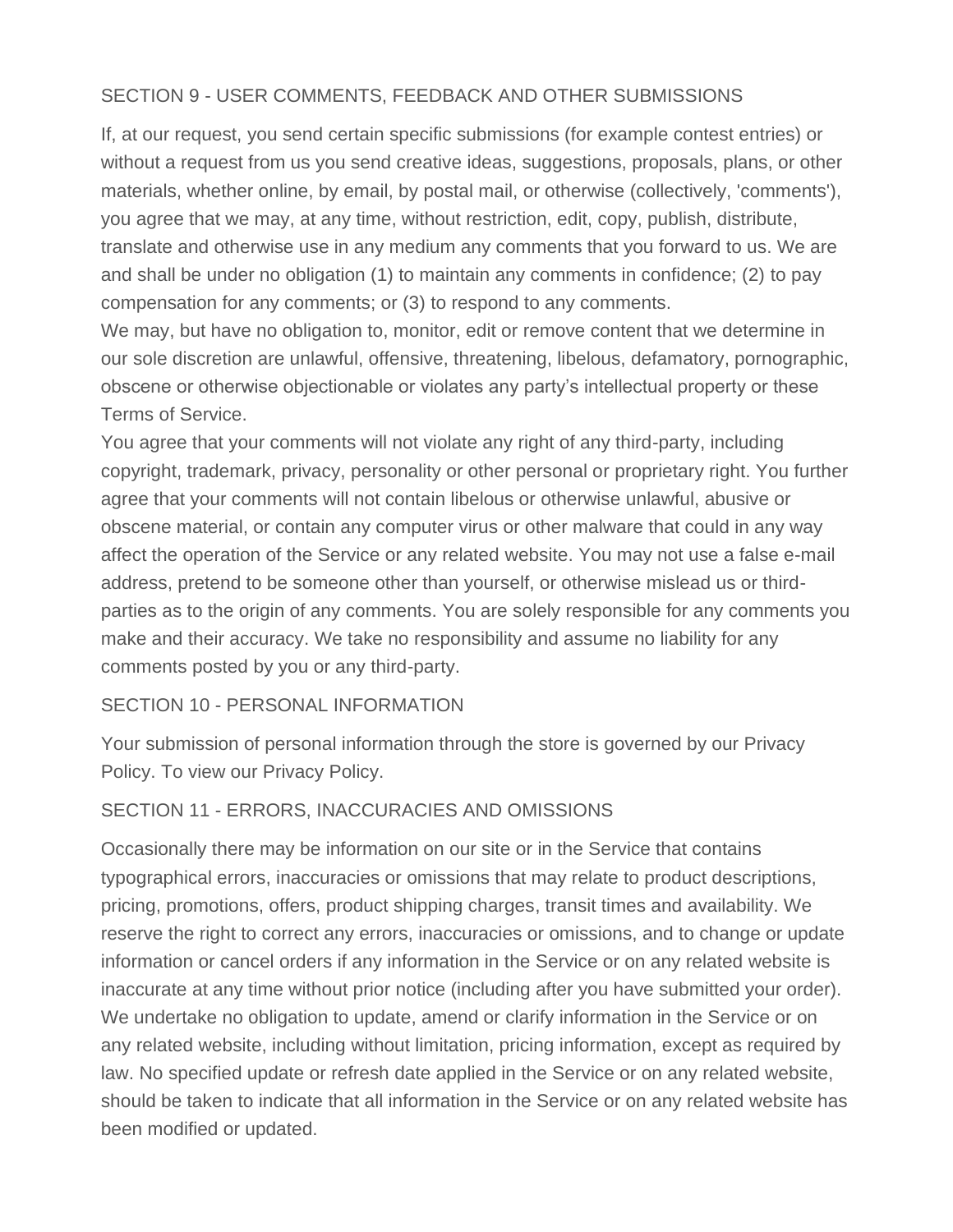# SECTION 12 - PROHIBITED USES

In addition to other prohibitions as set forth in the Terms of Service, you are prohibited from using the site or its content: (a) for any unlawful purpose; (b) to solicit others to perform or participate in any unlawful acts; (c) to violate any international, federal, provincial or state regulations, rules, laws, or local ordinances; (d) to infringe upon or violate our intellectual property rights or the intellectual property rights of others; (e) to harass, abuse, insult, harm, defame, slander, disparage, intimidate, or discriminate based on gender, sexual orientation, religion, ethnicity, race, age, national origin, or disability; (f) to submit false or misleading information; (g) to upload or transmit viruses or any other type of malicious code that will or may be used in any way that will affect the functionality or operation of the Service or of any related website, other websites, or the Internet; (h) to collect or track the personal information of others; (i) to spam, phish, pharm, pretext, spider, crawl, or scrape; (j) for any obscene or immoral purpose; or (k) to interfere with or circumvent the security features of the Service or any related website, other websites, or the Internet. We reserve the right to terminate your use of the Service or any related website for violating any of the prohibited uses.

#### SECTION 13 - DISCLAIMER OF WARRANTIES; LIMITATION OF LIABILITY

We do not guarantee, represent or warrant that your use of our service will be uninterrupted, timely, secure or error-free.

We do not warrant that the results that may be obtained from the use of the service will be accurate or reliable.

You agree that from time to time we may remove the service for indefinite periods of time or cancel the service at any time, without notice to you.

You expressly agree that your use of, or inability to use, the service is at your sole risk. The service and all products and services delivered to you through the service are (except as expressly stated by us) provided 'as is' and 'as available' for your use, without any representation, warranties or conditions of any kind, either express or implied, including all implied warranties or conditions of merchantability, merchantable quality, fitness for a particular purpose, durability, title, and non-infringement.

In no case shall BurgessBrothersBBQ, our directors, officers, employees, affiliates, agents, contractors, interns, suppliers, service providers or licensors be liable for any injury, loss, claim, or any direct, indirect, incidental, punitive, special, or consequential damages of any kind, including, without limitation lost profits, lost revenue, lost savings, loss of data, replacement costs, or any similar damages, whether based in contract, tort (including negligence), strict liability or otherwise, arising from your use of any of the service or any products procured using the service, or for any other claim related in any way to your use of the service or any product, including, but not limited to, any errors or omissions in any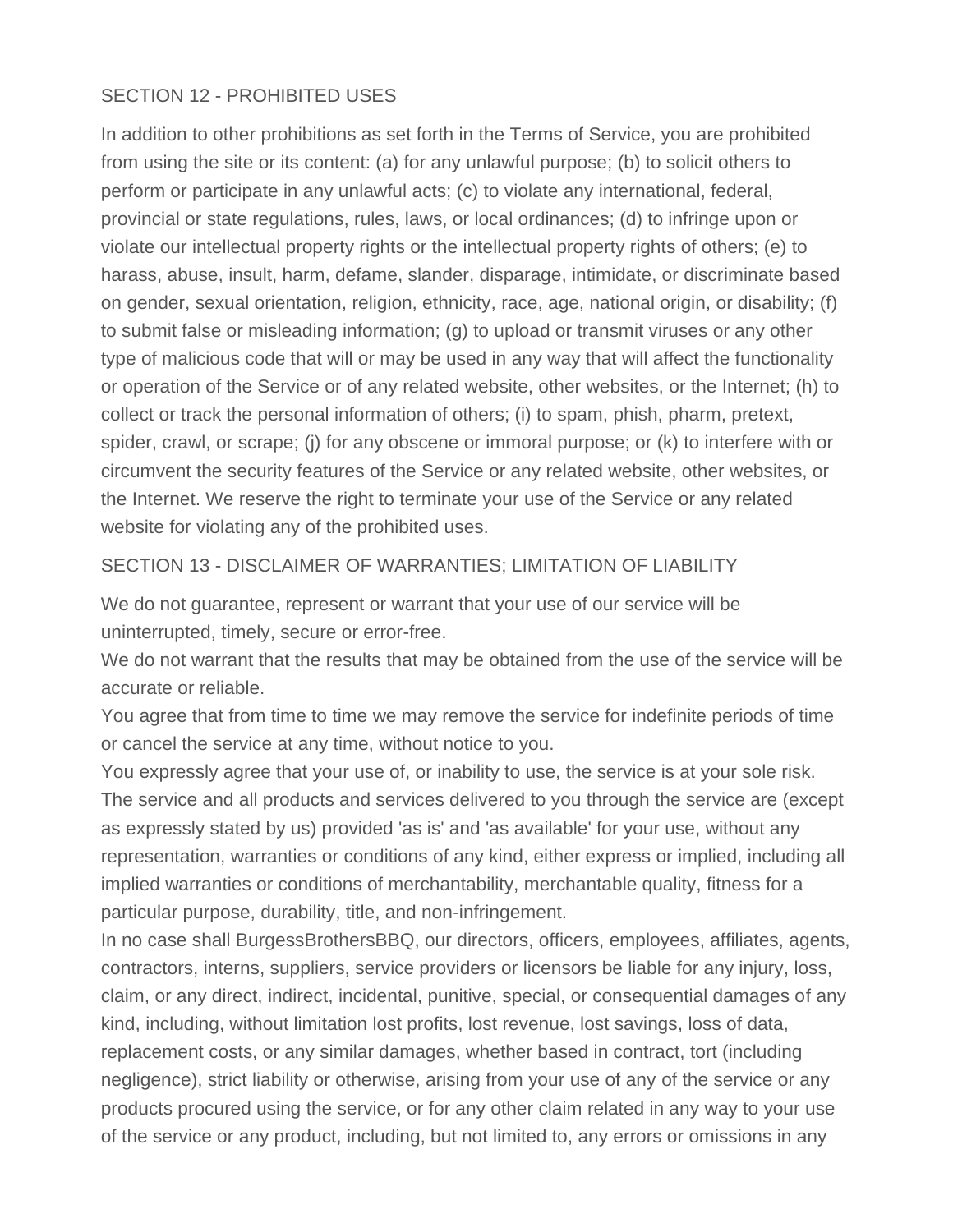content, or any loss or damage of any kind incurred as a result of the use of the service or any content (or product) posted, transmitted, or otherwise made available via the service, even if advised of their possibility. Because some states or jurisdictions do not allow the exclusion or the limitation of liability for consequential or incidental damages, in such states or jurisdictions, our liability shall be limited to the maximum extent permitted by law.

#### SECTION 14 - INDEMNIFICATION

You agree to indemnify, defend and hold harmless BurgessBrothersBBQ and our parent, subsidiaries, affiliates, partners, officers, directors, agents, contractors, licensors, service providers, subcontractors, suppliers, interns and employees, harmless from any claim or demand, including reasonable attorneys' fees, made by any third-party due to or arising out of your breach of these Terms of Service or the documents they incorporate by reference, or your violation of any law or the rights of a third-party.

#### SECTION 15 - SEVERABILITY

In the event that any provision of these Terms of Service is determined to be unlawful, void or unenforceable, such provision shall nonetheless be enforceable to the fullest extent permitted by applicable law, and the unenforceable portion shall be deemed to be severed from these Terms of Service, such determination shall not affect the validity and enforceability of any other remaining provisions.

# SECTION 16 - TERMINATION

The obligations and liabilities of the parties incurred prior to the termination date shall survive the termination of this agreement for all purposes.

These Terms of Service are effective unless and until terminated by either you or us. You may terminate these Terms of Service at any time by notifying us that you no longer wish to use our Services, or when you cease using our site.

If in our sole judgment you fail, or we suspect that you have failed, to comply with any term or provision of these Terms of Service, we also may terminate this agreement at any time without notice and you will remain liable for all amounts due up to and including the date of termination; and/or accordingly may deny you access to our Services (or any part thereof).

#### SECTION 17 - ENTIRE AGREEMENT

The failure of us to exercise or enforce any right or provision of these Terms of Service shall not constitute a waiver of such right or provision.

These Terms of Service and any policies or operating rules posted by us on this site or in respect to The Service constitutes the entire agreement and understanding between you and us and govern your use of the Service, superseding any prior or contemporaneous agreements, communications and proposals, whether oral or written, between you and us